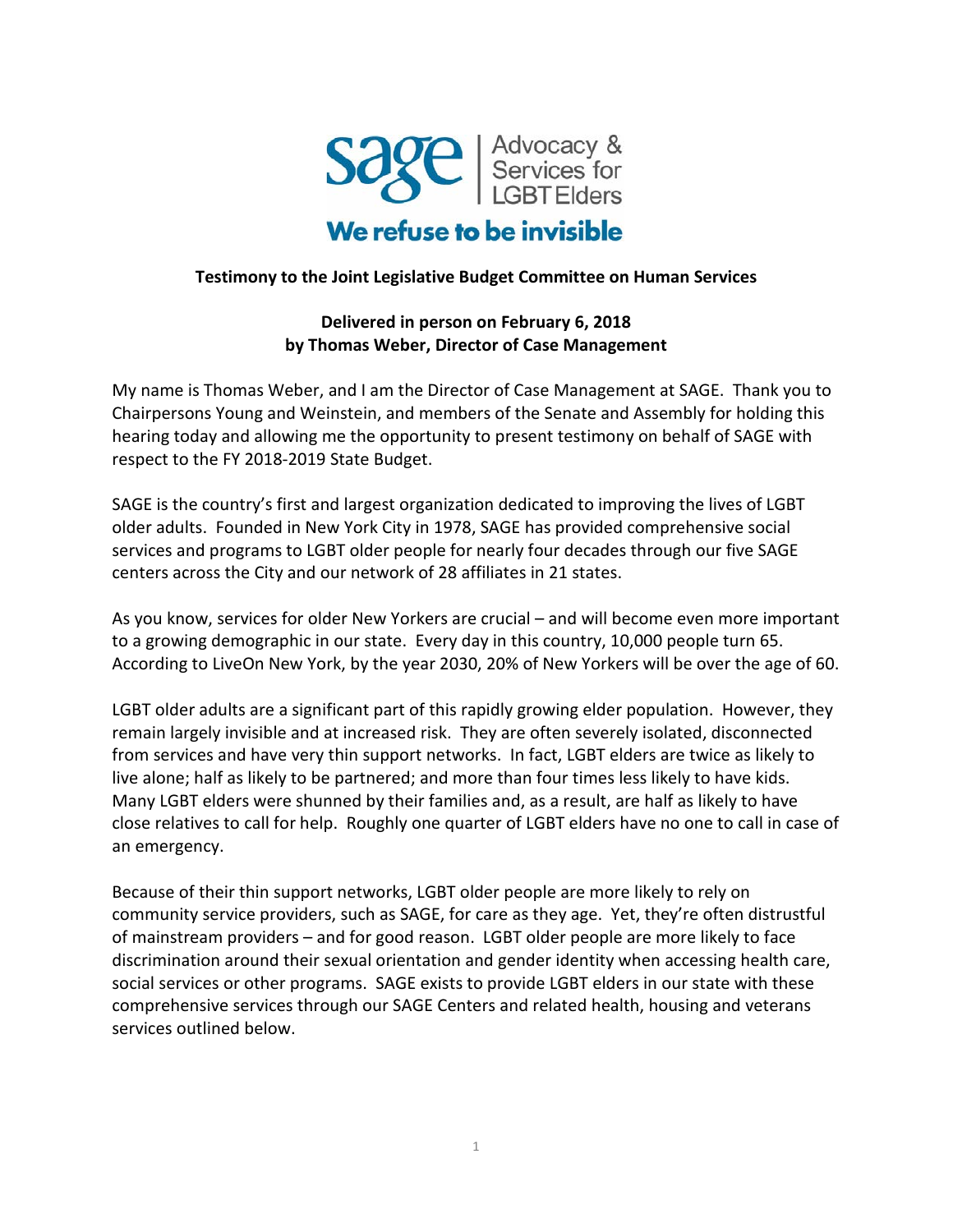### **SAGE Centers:**

SAGE offers LGBT older adults and caregivers access to LGBT-affirming support and programming across New York City. Our network of five SAGE Centers across New York City – in the Bronx, Brooklyn, Harlem, Midtown Manhattan and Staten Island – collectively welcome approximately 5,000 LGBT older adults annually for community, support and programming. All sites provide health and wellness programming, socialization, arts and culture and lifelong learning opportunities, as well as congregate meals. In addition, each Center develops services that are unique to the culture of its individual community.

### **Housing:**

Recognizing the acute need for stable, affordable and LGBT-welcoming housing, last June, SAGE and our partners, HELP USA and BFC Partners, announced the development of New York City's first LGBT-welcoming senior housing. Located in Ft. Greene, Brooklyn, Ingersoll Senior Residences, with 145 units, will be the nation's largest LGBT-welcoming elder housing development in the nation. Separately, the 82-unit Crotona Senior Residences, located in Crotona Park North, Bronx, will offer safe, LGBT-welcoming housing to older Bronxites. The marquee of each development will be a full-service, state-of-the-art, ground-floor SAGE Center, built on our successful model.

#### **Veterans Programs:**

New York is home to approximately one million men and women who served their country in the Armed Forces – many of whom are LGBT. When ranked by the number and per capita rate of gay and lesbian veterans, both New York State and New York City are among the top ten states and cities with highest concentrations of gay and lesbian vets. According to a recent survey by the LGBT Health and Human Services Network, 76% of people who identified as veterans were from Upstate New York and 56% of LGBT veterans were over the age of 50. Nearly 1/3 of LGBT veterans identified as transgender.

Older LGBT veterans served in the military at a time when discrimination against LGBT people was rampant and a matter of official government policy. As a result, many LGBT elder veterans cannot or have not accessed their federal VA and related benefits. SAGEVets saves New York State and local governments significant amounts of funding by ensuring that veterans access the benefits that they are entitled to.

SAGE created the SAGEVets program, with support from the New York State Assembly, specifically to respond to the swelling need among LGBT vets and to identify, support and provide access to care for LGBT older veterans statewide. Through this program, SAGE provides New York's LGBT elder veterans with LGBT-competent case management support, benefits advocacy, access to legal counsel and enhanced wrap-around services in order to improve their overall well-being. The program also educates veterans groups across the state about the unique challenges of the LGBT veterans, increasing awareness about LGBT veterans.

Of note, the New York State LGBT Health and Human Services Network has found that: